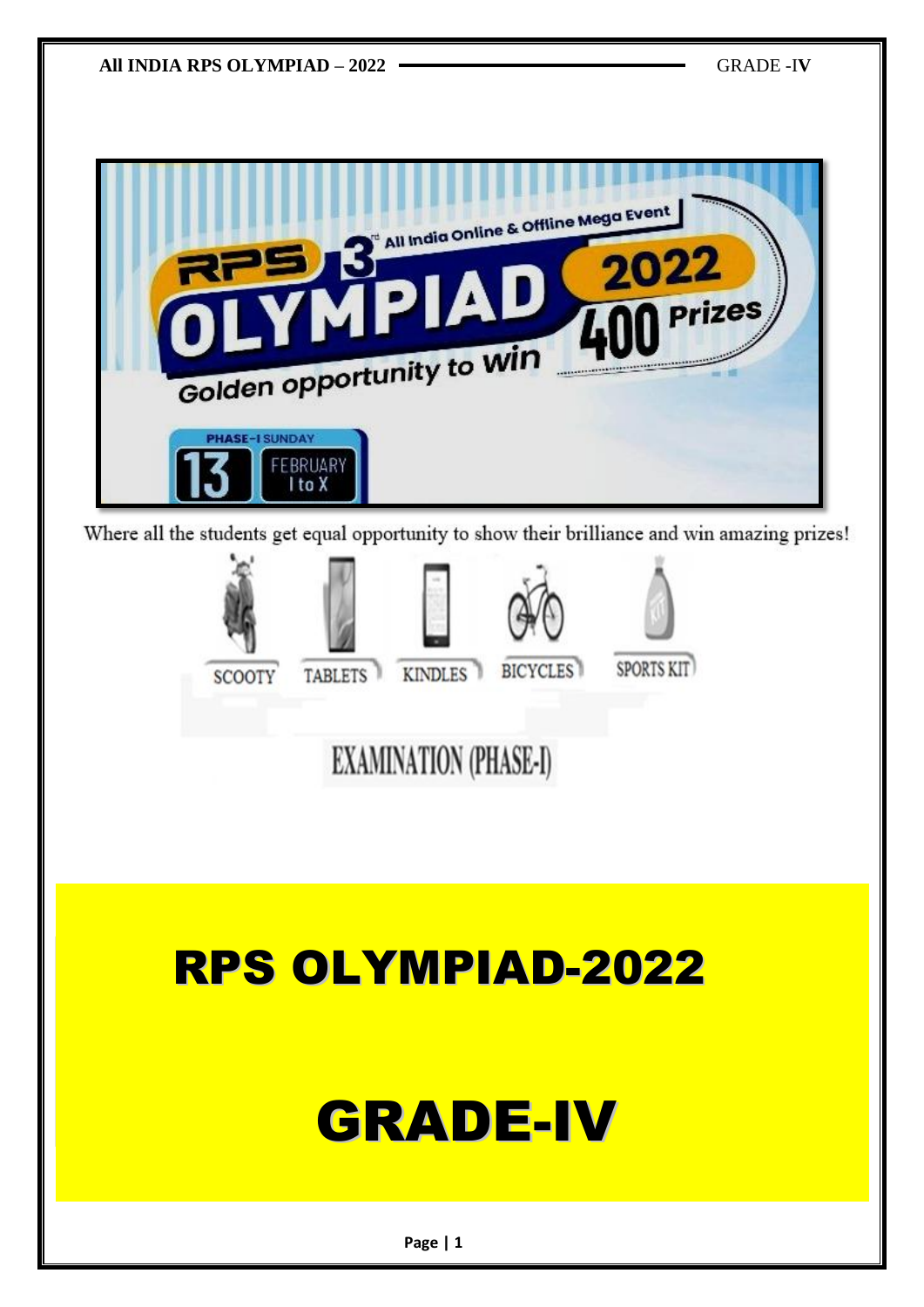# M.M. : 60 Time : 60 Mins.

## **English (15 Marks)**

| Q1. | Identify the type of adjective in the sentence:                      |
|-----|----------------------------------------------------------------------|
|     | She got some curd in the tiffin.                                     |
|     | A) Adjective of number                                               |
|     | B) Adjective of quantity                                             |
|     | C) Adjective of quality                                              |
|     | D) Demonstrative Adjective                                           |
| Q2. | Tick the correct degree of adjective to fill in the following blank. |
|     |                                                                      |
|     | A) ferocious                                                         |
|     | B) ferociouser                                                       |
|     | C) more ferocious                                                    |
|     | D) more ferociouser                                                  |
| Q3. | Identify the adjective in the sentence:                              |
|     | Nothing beats hot soup on a cold day!                                |
|     | A) hot                                                               |
|     | B) cold                                                              |
|     | C) both $(A)$ and $(B)$                                              |
|     | D) None of these                                                     |
| Q4. | Choose correct correlative conjunctions to fill in the blanks in the |
|     | sentence:<br>He is _______ intelligent ___________ his brother.      |
|     | A) as $\_\_\_\_\$ so                                                 |
|     | $B)$ as $\_\_\_\$ as                                                 |
|     | $C)$ both $\_$ and                                                   |
|     | D) none of these                                                     |
| Q5. | Tick the correct conjunction to fill in the blank in the sentence:   |
|     | he was ill, he attended the meeting.                                 |
|     | A) Yet                                                               |
|     | B) When                                                              |
|     | $C)$ If                                                              |
|     | D) Though                                                            |
| Q6. | Choose the sentence which has a transitive verb.                     |
|     | A) The wind is cold.                                                 |
|     |                                                                      |

- B) He speaks the truth.
- C) The boys stood on the burning train.
- D) He waited for an hour.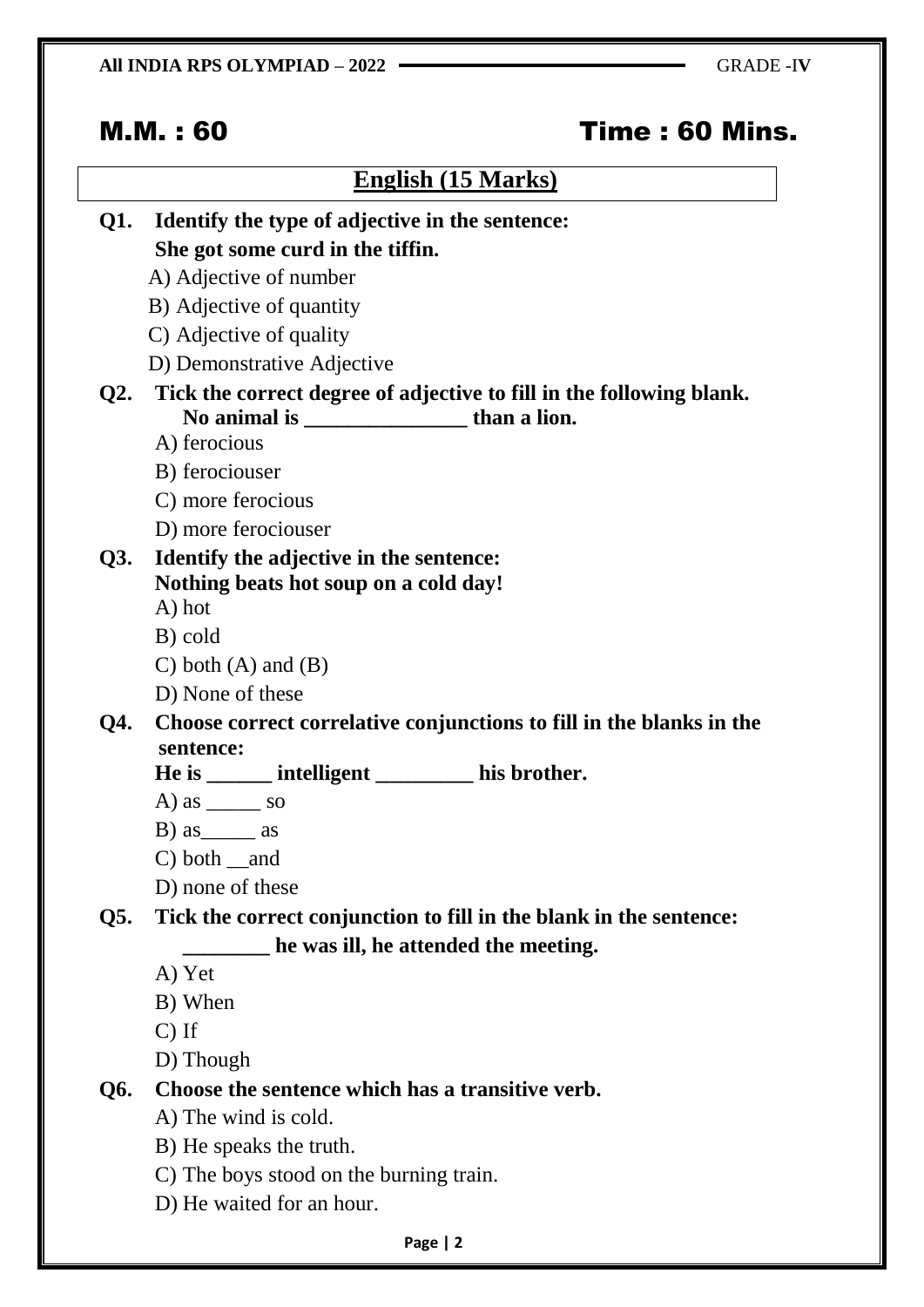#### All INDIA RPS OLYMPIAD – 2022 – GRADE -IV

| Q7. | Choose the correct articles for the following blanks:             |           |
|-----|-------------------------------------------------------------------|-----------|
|     | English is ____________language spoken all over __________ world. |           |
|     | A) $a \underline{\hspace{1cm}}$ the                               |           |
|     |                                                                   |           |
|     | $C)$ the $a$                                                      |           |
|     | D) an________the                                                  |           |
|     | Q8. Choose definite article:-                                     |           |
|     | $A$ ) a                                                           |           |
|     | B) an                                                             |           |
|     | $C$ ) the                                                         |           |
|     | D) All of these                                                   |           |
| Q9. | Identify the kind of adverb in the sentence:                      |           |
|     | He seldom tells a lie. ___________                                |           |
|     | A) Adverb of manner                                               |           |
|     | B) Adverb of time                                                 |           |
|     | C) Adverb of frequency                                            |           |
|     | D) Adverb of place                                                |           |
|     | Q10. An adverb is a word that modifies a _____, an ______         | <b>or</b> |
|     | another_______________.                                           |           |
|     | A) verb, adjective, adverb                                        |           |
|     | B) verb, adjective, verb                                          |           |
|     | C) adjective, verb, verb                                          |           |
|     | D) verb, adverb, article                                          |           |
|     | Q11. Tick the correct relative pronoun for the given blank:       |           |
|     | God helps those_______ help themselves.                           |           |
|     | A) that                                                           |           |
|     | B) which                                                          |           |
|     | $C)$ who                                                          |           |
|     | D) whose                                                          |           |
|     | Q12. Choose the correct noun for the given blank.                 |           |
|     | I need some ________ for my office.                               |           |
|     | A) furniture                                                      |           |
|     | B) furnitures                                                     |           |
|     | C) funitureses                                                    |           |
|     | D) furnituress                                                    |           |
|     |                                                                   |           |
|     |                                                                   |           |
|     |                                                                   |           |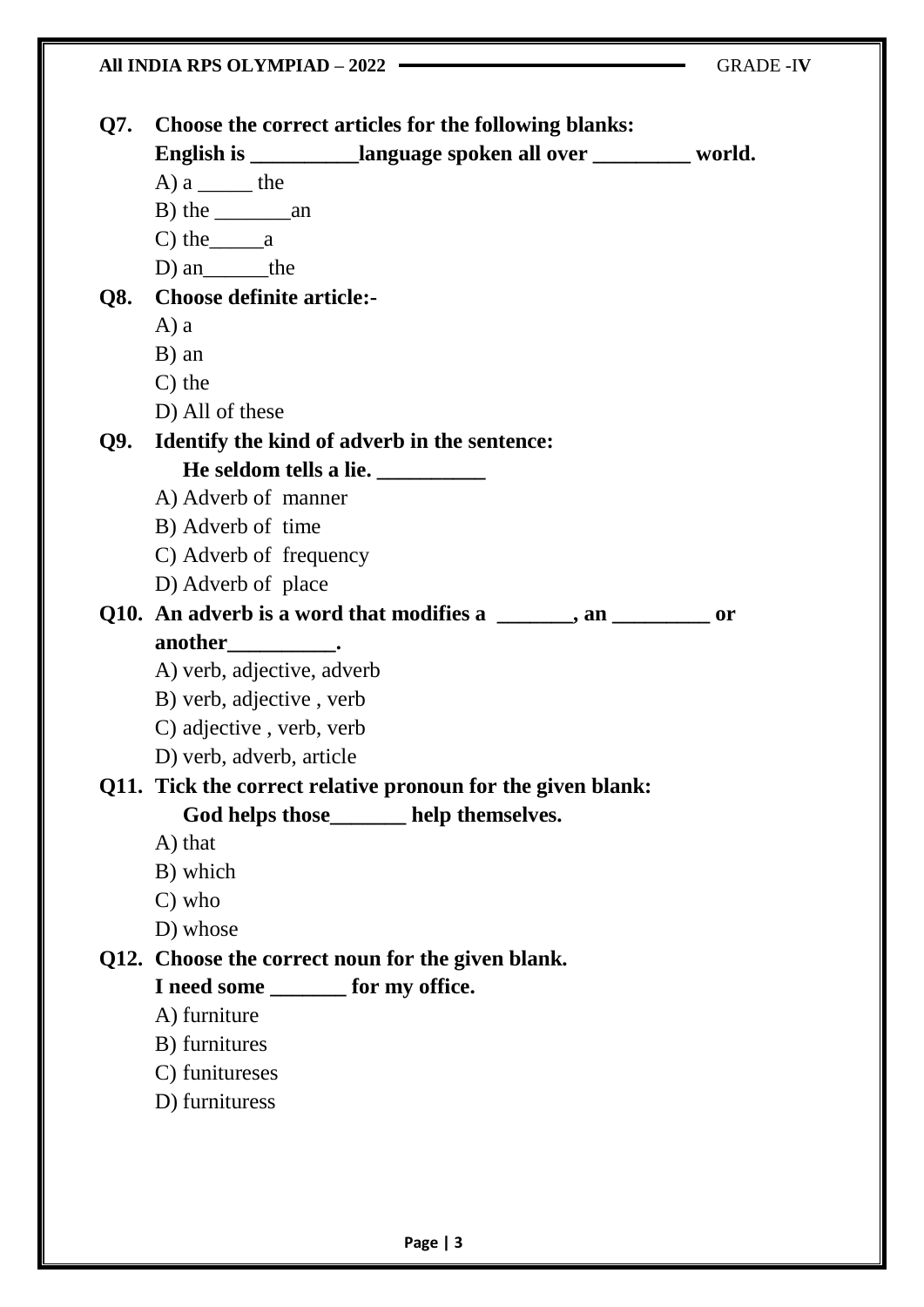**Q13. Replace the underlined words with a suitable pronoun: Sivika and her mother were skating with their friends.**

A) Me

- B) They
- C) We
- D) You

**Q14. Choose correct kind of noun for the underlined word:- He pushed his way through the crowd.**

- A) Proper noun
- B) Abstract noun
- C) Collective noun
- D) Material noun

## **Q15. Choose correct prepositions to fill in the given blanks.**

**They are \_\_\_\_\_ the way \_\_\_the station.**

- A) on,to
- B) in,to
- C) into,of
- D) on,in

## **MATHEMATICS (15 Marks)**

#### **Q16. What is the remainder when 16+16+16+16 is divided by 4?**

- A) 2
- B) 16
- C) 4
- $D(0)$

## **Q17. Which one of the following is not always true about a rectangle?**

- A) Sum of all the angles of a rectangle is 360°.
- B) Each angle of a rectangle is a right angle.
- C) All sides of a rectangle are equal.
- D) Opposite sides of a rectangle are equal.

### **Q18. Which one of the following is an improper fraction?**

- A)  $\frac{13}{12}$  $B) \frac{5}{8}$
- 
- C)  $\frac{3}{4}$
- D)  $\frac{5}{12}$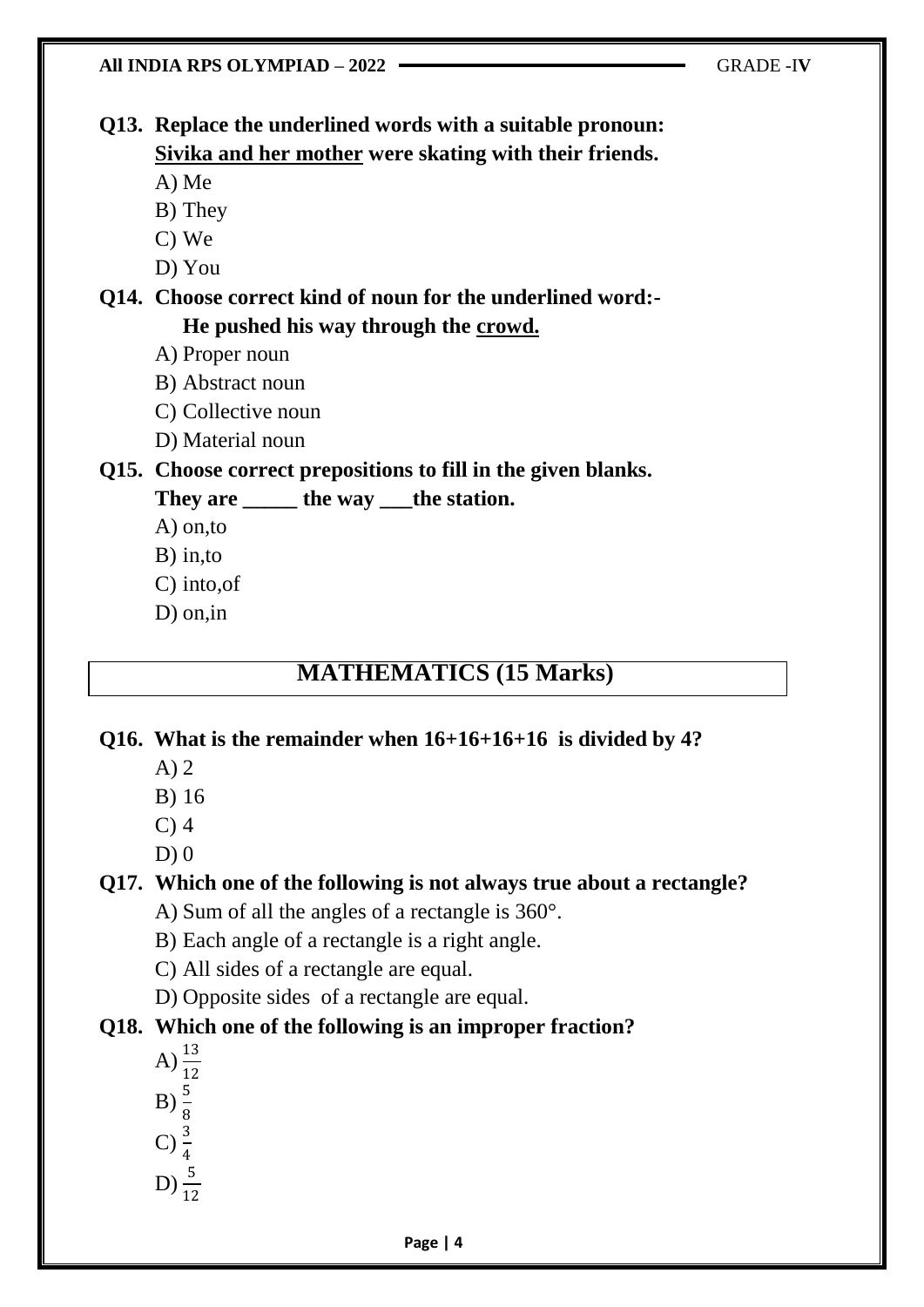A) 27 November

B) 7 October

A) Rs. 407.50 B) Rs. 487.50 C) Rs. 485.50

C) 27 September

D) None of these

D) 28 September

**Q21. What is the difference between the place value of 2 and 4 in the number 23457?**

**Q19. Price of one kg apple is half of the price of 1kg mango. Serena buys** 

**find the amount of money spent by Serena.**

**Q20. The date that falls five days before Gandhi Jayanti is\_\_\_\_\_\_\_\_\_\_.**

**5 kg apples and 5 kg of mangoes. If the price of mango is Rs. 65 per kg,** 

- A) 20000
- B) 200
- C) 2000
- D) 19600

**Q22. A coffee machine has 10 L coffee. If a cup can hold 50 mL coffee, how many people can be served if each person drinks only 1 cup of coffee?** A) 200 people

- B) 5 people
- C) 500 people
- 

D) None of these

#### **Q23. Which one of the following is correct?**

A)  $\frac{15}{17} > \frac{17}{19}$ 19 B)  $\frac{18}{23} > \frac{4}{5}$ 5 C)  $\frac{23}{56} > \frac{9}{16}$ 16 D)  $\frac{23}{25} > \frac{29}{45}$ 45

**Q24. Twenty minutes to 9 in the morning is same as \_\_\_\_\_\_\_\_\_.**

A) 9:20 a.m.

- B) 8:40 a.m.
- C) 9:20 p.m.
- D) 8:40 p.m.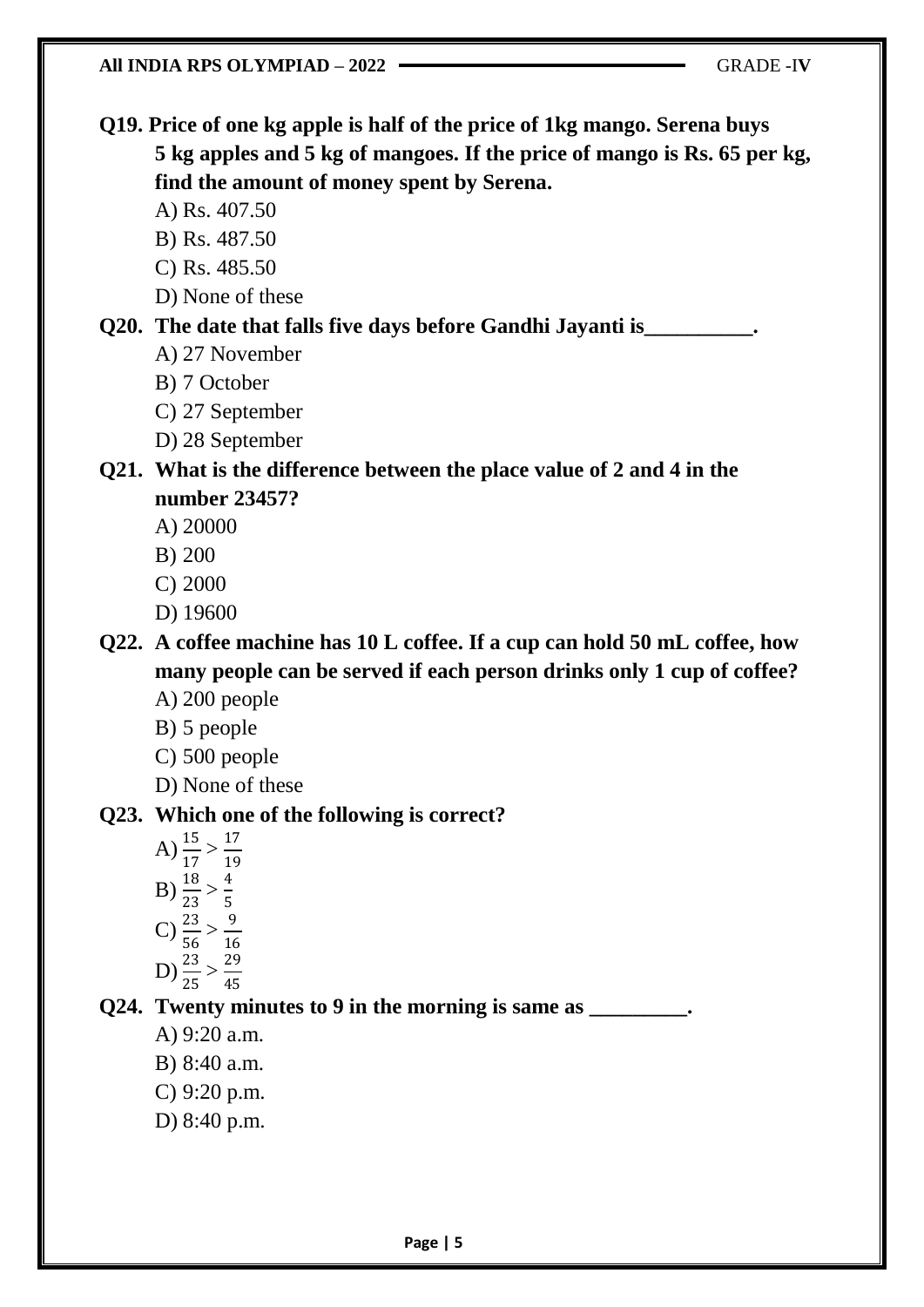**All INDIA RPS OLYMPIAD – 2022** GRADE -I**V Q25. How many whole numbers are greater than 9 and less than 60?** A) 60 B) 50 C) 69 D) 59 **Q26. If this pattern continues, what is the next number in the given series? 4, 9, 21, 47, 101, 211, \_\_\_\_\_\_\_\_\_\_\_** A) 421 B) 427 C) 441 D) 433 **Q27. Ram, Rahul and Rohit shared a bag of marbles. The bag contained 272 marbles. How many marbles were left over after the friends shared them equally?** A) 90 B) 91 C) 6 D) 2 **Q28. Half of half is the same as the fraction:** A)  $\frac{3}{4}$  $B) \frac{1}{2}$  $\rm C) \, \frac{1}{4}$  $D) \frac{3}{2}$ **Q29. Which digit replaces the blank?**  $186+ 6 \_ 3 = 849$ A) 9 B) 4 C) 7 D) 6 **Q30. Which of the following shows the Identity property of addition?** A)  $(6+8)+3=6+(8+3)$ B)  $0+3=3$  $C$ )  $9+1=1+9$ D) 1+2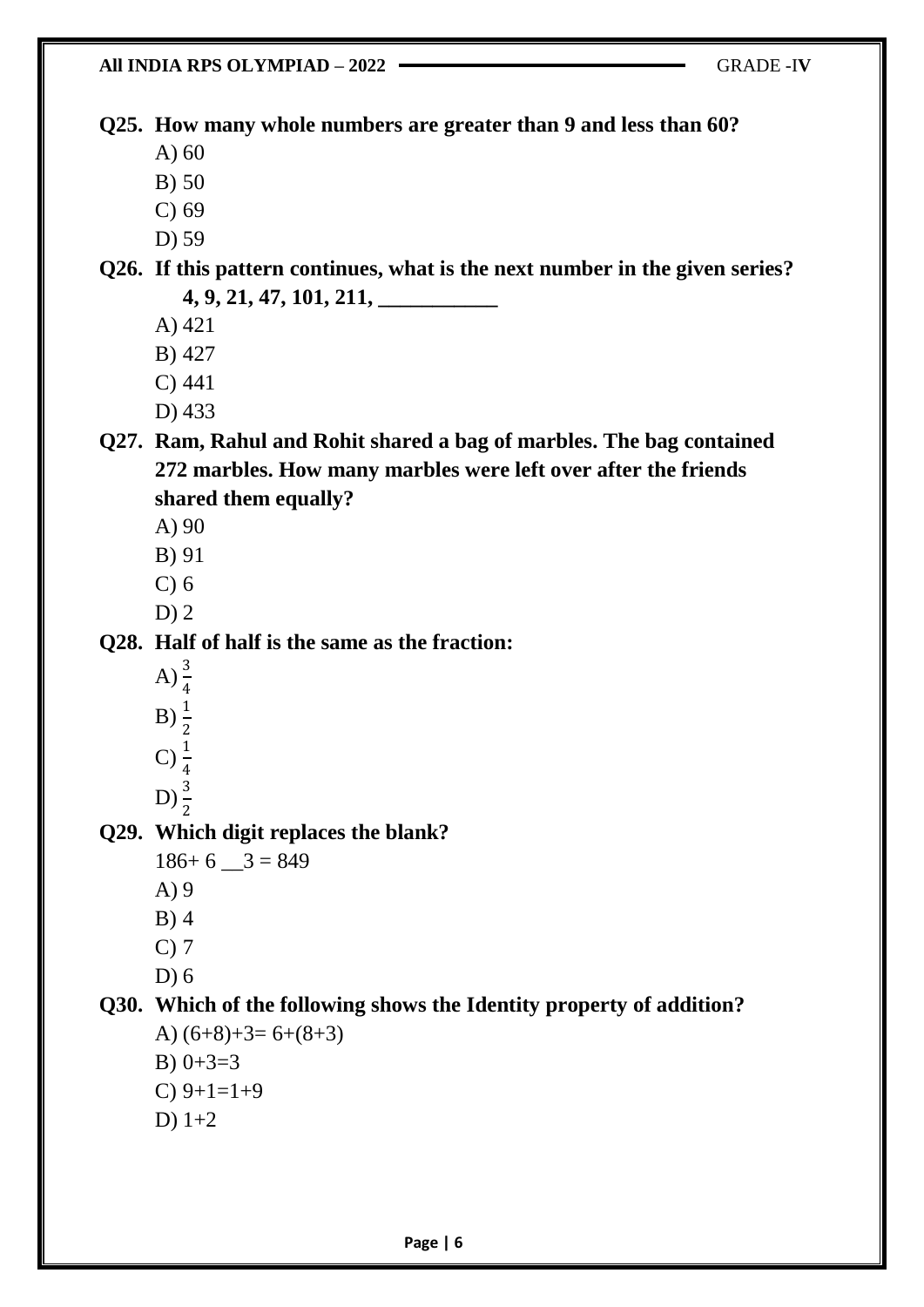## **EVS (15 Marks) Q31.** is the method of food preservation where the water content is **removed.** A) Pickling B) Canning C) Jellying D) Dehydration **Q.32 Which of the following plants does not have chlorophyll?** A) Cactus B) Sugarcane C) Croton D) Mushroom **Q.33 Which of the following rivers does not emerge from Himalayas?** A) Ganga B) Brahmaputra C) Krishna D) Indus **Q.34 Small hills of sand found in deserts are called \_\_\_\_\_\_.** A) sand dunes B) sand storms C) oases D) none of these **Q.35 Identify the mammal from the following**. A) Dolphin B) Peacock C) Ostrich D) Crocodile Q.**36 In which of the following cases, we do not need to apply a force?** A) When we throw a ball upward B) When we hit a ball with a bat C) When we stop a moving ball on the ground D) When we watch T.V.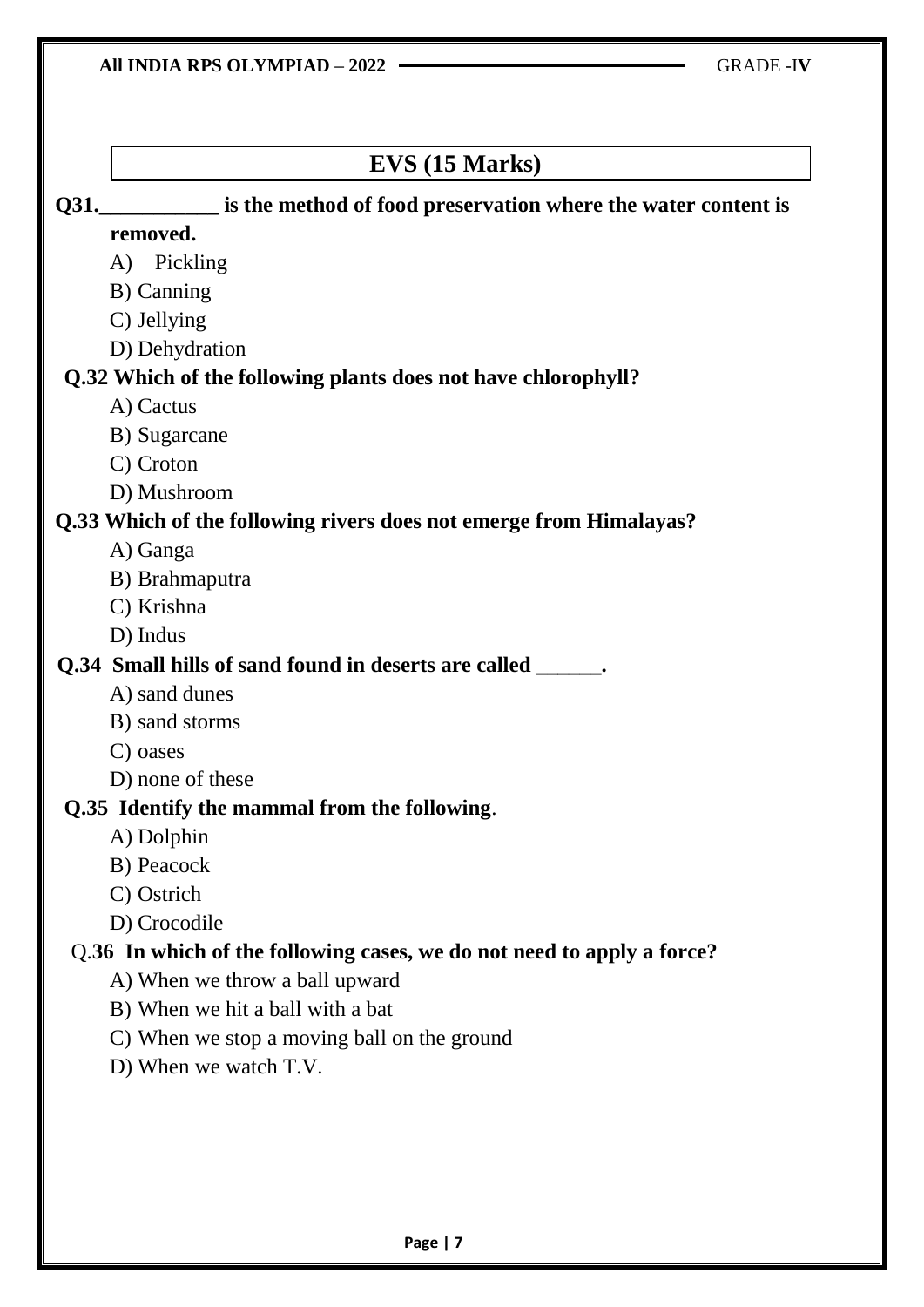| All INDIA RPS OLYMPIAD - 2022                                                                   | <b>GRADE-IV</b> |  |  |  |
|-------------------------------------------------------------------------------------------------|-----------------|--|--|--|
| Q.37 Which state is so rich in minerals that it is also called the 'Storehouse of<br>Minerals'? |                 |  |  |  |
| A) Jharkhand                                                                                    |                 |  |  |  |
| B) Tamil Nadu                                                                                   |                 |  |  |  |
| C) Goa                                                                                          |                 |  |  |  |
| D) Assam                                                                                        |                 |  |  |  |
| Q.38 In which year Mahatma Gandhi arrived in India?                                             |                 |  |  |  |
| A) 1920                                                                                         |                 |  |  |  |
| B) 1915                                                                                         |                 |  |  |  |
| $C)$ 1935                                                                                       |                 |  |  |  |
| D) 1885                                                                                         |                 |  |  |  |
| Q.39 Who led the revolt of 1857 in Awadh?                                                       |                 |  |  |  |
| A) Tantia Tope                                                                                  |                 |  |  |  |
| B) Kunwar Singh                                                                                 |                 |  |  |  |
| C) Rani Laxmi Bai                                                                               |                 |  |  |  |
| D) Begum Hazrat Mahal                                                                           |                 |  |  |  |
| Q.40 If Ravi is able to move the table through a distance, then _____ is said to                |                 |  |  |  |
| be done.                                                                                        |                 |  |  |  |
| A) force                                                                                        |                 |  |  |  |
| B) work                                                                                         |                 |  |  |  |
| C) energy                                                                                       |                 |  |  |  |
| D) both (a) and (b)                                                                             |                 |  |  |  |
| Q.41 Which of the following activities requires more energy?                                    |                 |  |  |  |
| A) Using a vacuum cleaner                                                                       |                 |  |  |  |
| B) Walking on the road                                                                          |                 |  |  |  |
| C) Climbing on a mountain                                                                       |                 |  |  |  |
| D) Cooking food                                                                                 |                 |  |  |  |
| Q.42 When iodine is added to a starch solution, the colour changes to: -                        |                 |  |  |  |
| A) Blue-black                                                                                   |                 |  |  |  |
| B) Yellow                                                                                       |                 |  |  |  |
| C) Green                                                                                        |                 |  |  |  |
| D) Red                                                                                          |                 |  |  |  |
| Q.43 Sea breeze blows during ______                                                             |                 |  |  |  |
| A) evening                                                                                      |                 |  |  |  |
| B) the day time                                                                                 |                 |  |  |  |
| C) the night time                                                                               |                 |  |  |  |
| D) both day and night time                                                                      |                 |  |  |  |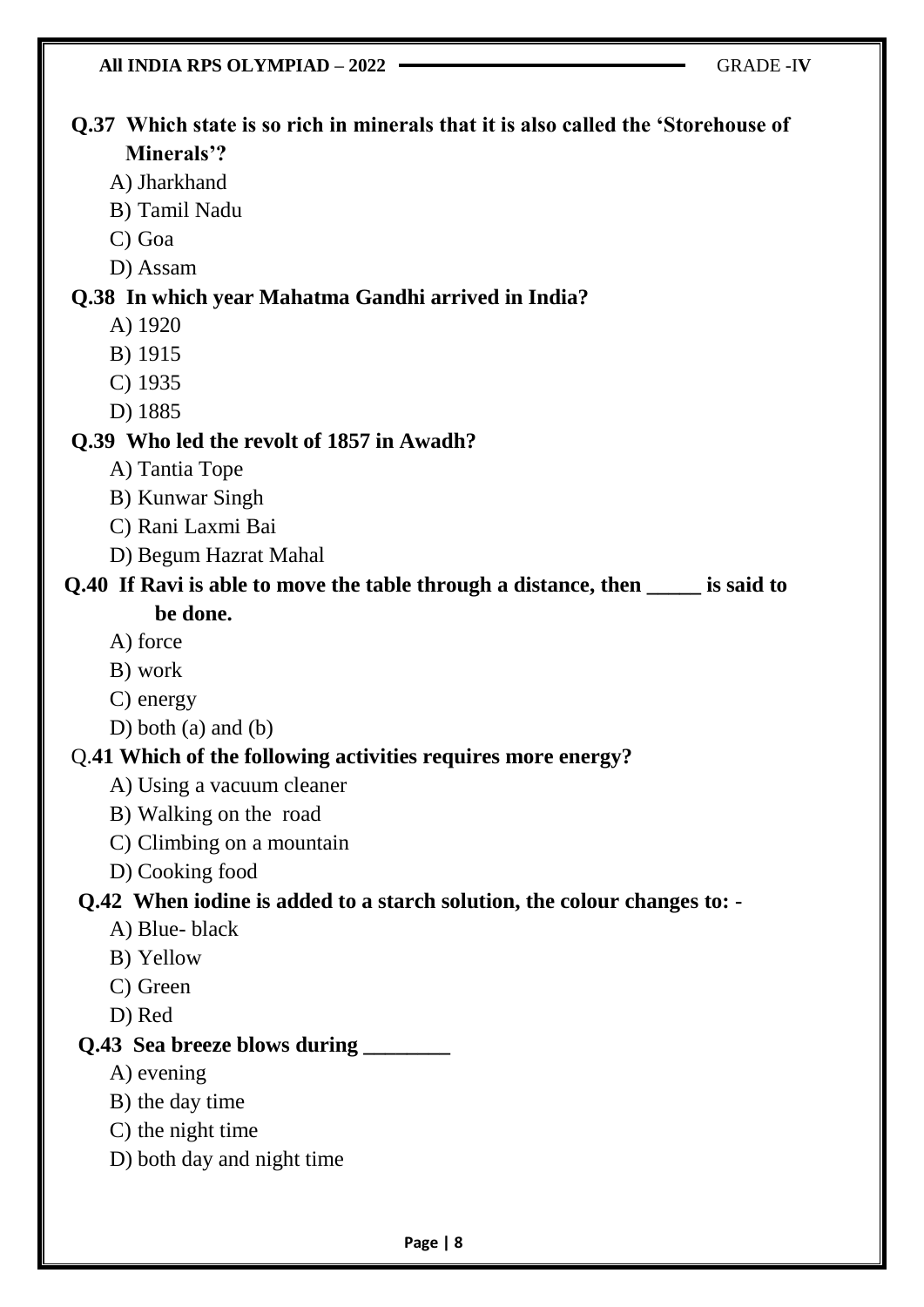

#### **Q.49 Who is the author of the book 'Lal Salam'?**

- A) Brinda Karat
- B) Prakash Javadekar
- C) Dharmendra Pradhan
- D) Smriti Irani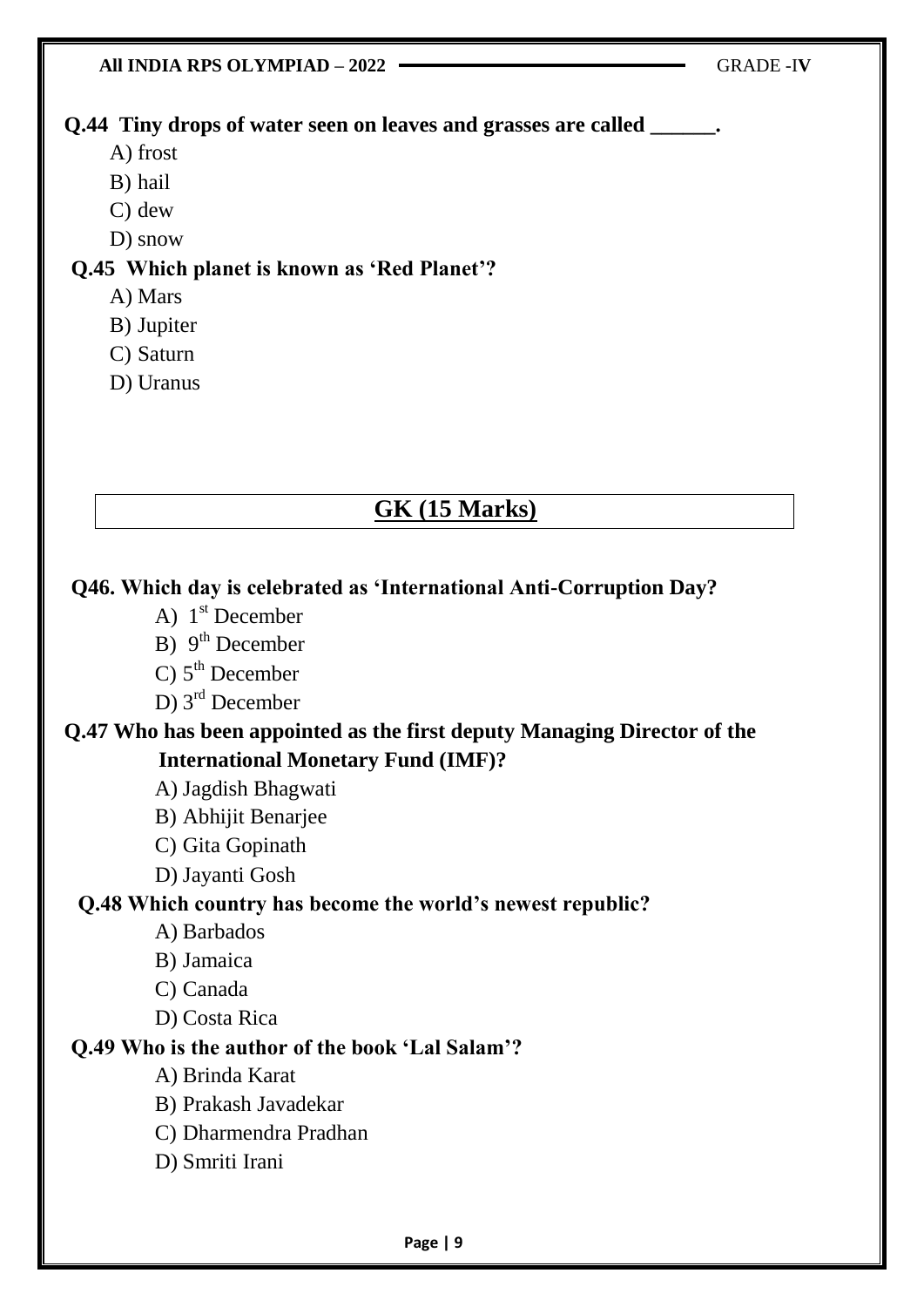